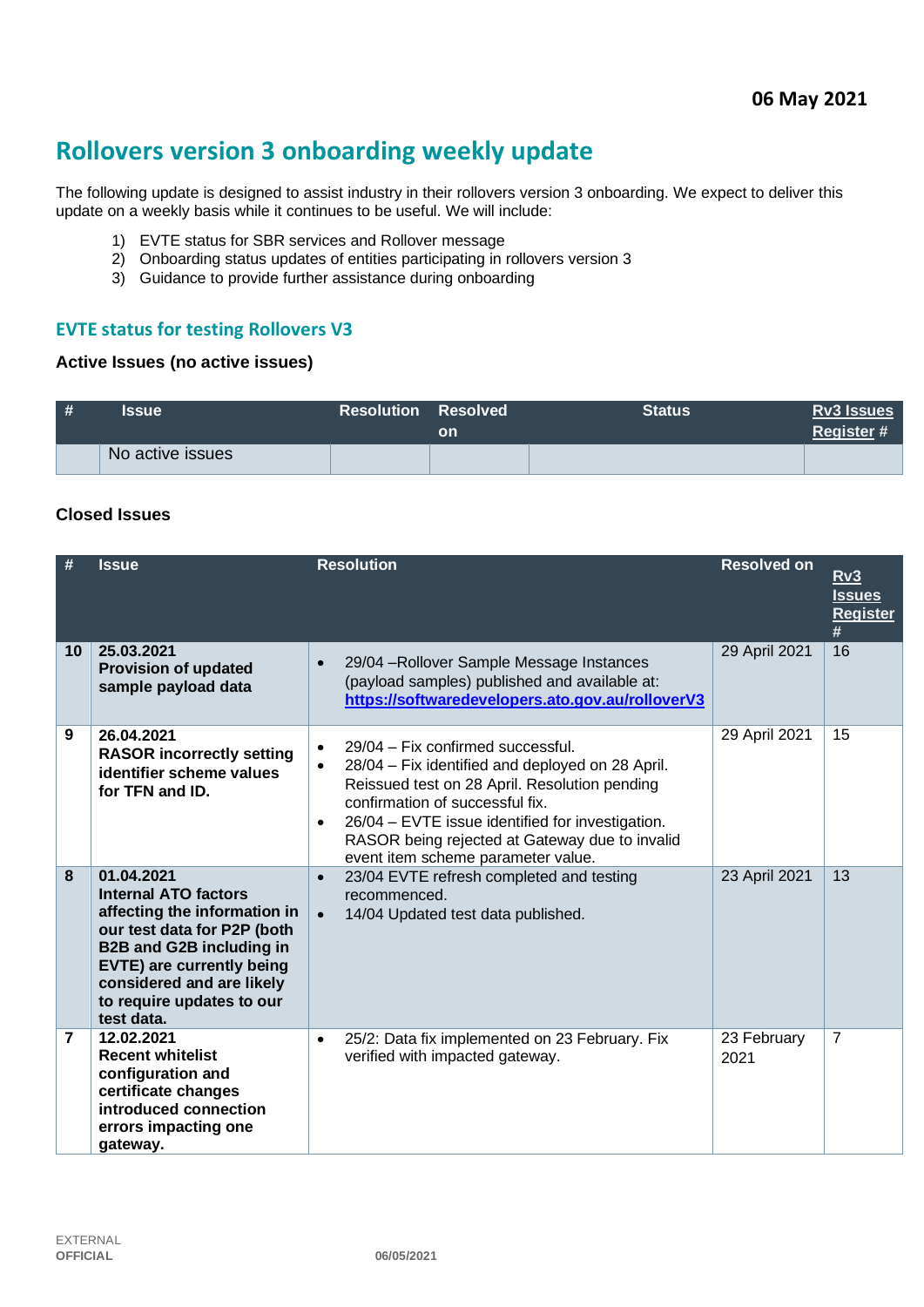| $6\phantom{1}$ | 10.02.2021<br><b>EPF test scenario for</b><br><b>SMSF missing the SMSF</b><br>Alias in the ebMS header<br>properties<br>Identified through<br>interoperability testing<br>Root cause: EPF code<br>$\bullet$<br>regressed since the<br>original EVTE<br>deployment.<br>Issue does not impact<br>$\bullet$<br>EPF test scenarios for<br>APRA funds.<br>Code remediation in<br>progress.                                | $\bullet$<br>$\bullet$<br>$\bullet$ | Remediation to restore correct code for EPF test<br>scenarios with SMSF test data<br>25/2: Deployed to EVTE on 20 February, fix being<br>verified with impacted Gateway<br>2/3: Fix verified. | 20 February<br>2021         | $6\phantom{1}$ |
|----------------|----------------------------------------------------------------------------------------------------------------------------------------------------------------------------------------------------------------------------------------------------------------------------------------------------------------------------------------------------------------------------------------------------------------------|-------------------------------------|-----------------------------------------------------------------------------------------------------------------------------------------------------------------------------------------------|-----------------------------|----------------|
| 5              | 4.02.2021<br><b>RA with SMSF Test</b><br>scenario was not<br>previously enabled.<br>Test data was enabled 4<br>February - scenario has<br>been tested successfully.                                                                                                                                                                                                                                                  | $\bullet$                           | RA Test scenarios with SMSF data enabled on 4<br>February.                                                                                                                                    | 4 February<br>2021          | 5              |
| 4              | <b>EPF Test Scenarios in</b><br><b>EVTE updated with SMSF</b><br>data<br>Additional SMSF data for<br>$\bullet$<br><b>EPF</b> test scenarios<br>circulated to industry<br>representatives (GOM,<br>ASP and gateways<br>currently testing) for<br>review, with no feedback<br>received by 4 February<br>2021.<br>EVTE updated to align<br>$\bullet$<br>with EPF SMSF data<br>shared for consultation<br>on 4 February. |                                     |                                                                                                                                                                                               | 4 February<br>2021 (hotfix) | $\overline{4}$ |
| 3              | 29.01.2021<br>[Defect] EVTE Test<br>Harness unavailable on 20<br>Jan 2021 preventing<br>testing of RA<br>Caused by internal<br>$\bullet$<br>environment issue<br>impacting outbound<br>messages.<br>Resolved by the end of<br>the day on 29 Jan 2021.                                                                                                                                                                | $\bullet$                           | Resolved by the end of the day.                                                                                                                                                               | 29 January<br>2021          | 3              |
| $\overline{2}$ | 15.01.2021<br>[Defect] EPF ContextID<br>greater than 40 characters<br>issue<br>Identified through<br>interoperability testing.<br>Scenario has been<br>$\bullet$<br>tested successfully with<br>an EPF for an APRA<br>fund.                                                                                                                                                                                          | $\bullet$                           | EPF ContextID reduced to a value less than 40<br>characters.                                                                                                                                  | 2 February<br>2021 (hotfix) | $\overline{2}$ |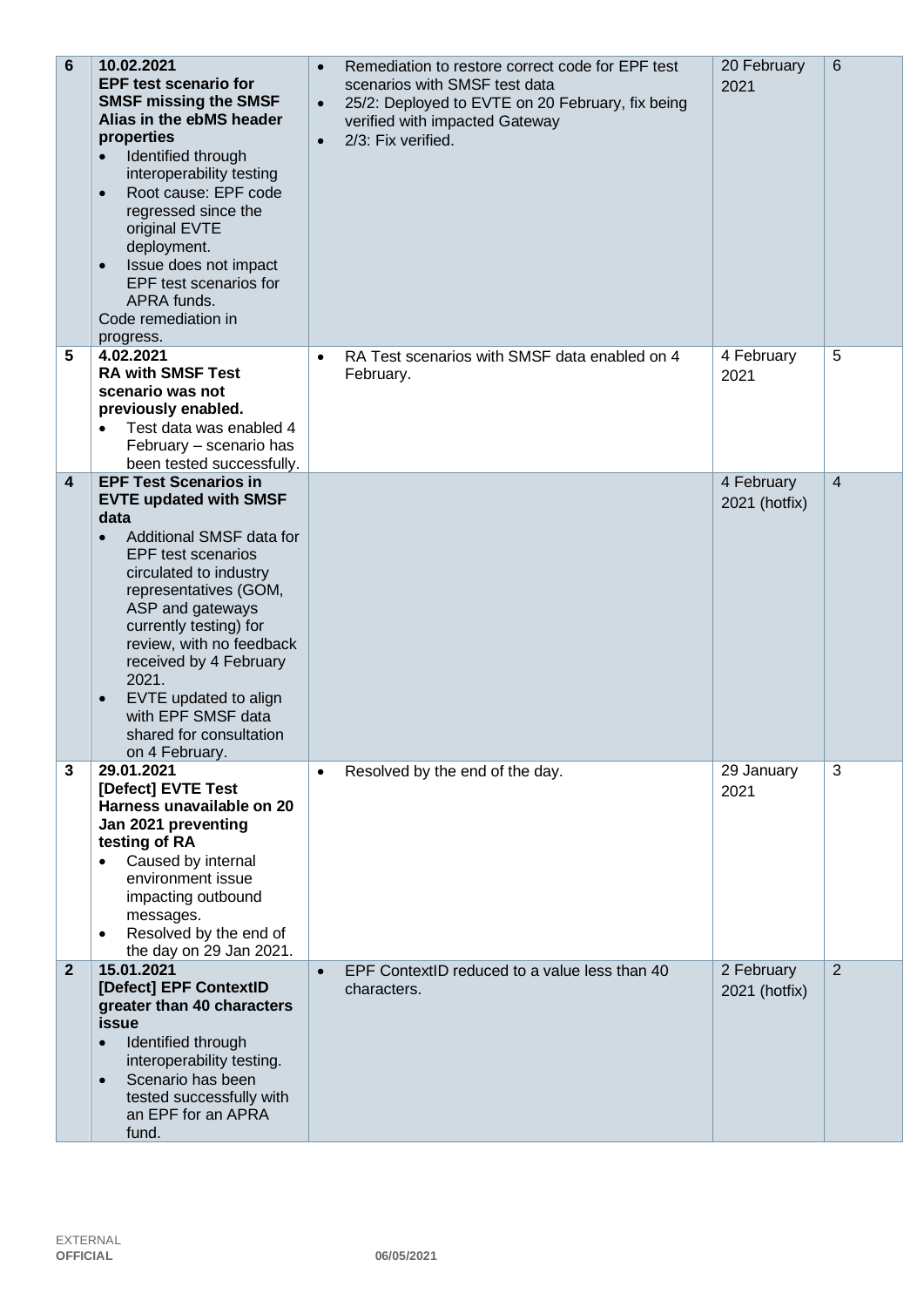| release on 4th Jan to EVTE. |  | 15.12.2021<br>[Defect] RA and RAS<br>sample payloads<br>contained 8 digit TFNs<br>instead of 9 digit TFNs<br>Identified through early<br>$\bullet$<br>review of RA test files<br>provided.<br>Shared with ATO on 15<br>$\bullet$<br>Dec 2021<br>RA and RAS data change | $\bullet$ | RA and RAS test scenarios updated with 9- digit<br>TFNs. | 4 January<br>2021 (hotfix) |  |
|-----------------------------|--|------------------------------------------------------------------------------------------------------------------------------------------------------------------------------------------------------------------------------------------------------------------------|-----------|----------------------------------------------------------|----------------------------|--|
|-----------------------------|--|------------------------------------------------------------------------------------------------------------------------------------------------------------------------------------------------------------------------------------------------------------------------|-----------|----------------------------------------------------------|----------------------------|--|

## **EVTE status by test scenario grouping**

|                 | <b>Test scenario group</b>                              | <b>Status</b>            |
|-----------------|---------------------------------------------------------|--------------------------|
| 1               | ATO initiated USM Rollover Request                      | <b>Available to test</b> |
| 2               | Gateway respond to Test 1 with USMOR                    | <b>Available to test</b> |
| 3               | Gateway initiate USM Rollover Request                   | <b>Available to test</b> |
| 4               | ATO respond to Test 3 with USMOR (automatic)            | <b>Available to test</b> |
| 5               | ATO initiate EPF for APRA to APRA (no gateway response) | <b>Available to test</b> |
| 6               | ATO initiate EPF for SMSF to SMSF (no gateway response) | <b>Available to test</b> |
| $7^*$           | ATO initiate EPF for APRA to SMSF (no gateway response) | <b>Available to test</b> |
| $8*$            | ATO initiate EPF for SMSF to APRA (no gateway response) | <b>Available to test</b> |
| 9               | ATO initiate S20c Request                               | <b>Available to test</b> |
| 10 <sup>1</sup> | Gateway respond to Test 9 with S20c Error Response      | <b>Available to test</b> |
| 11              | ATO initiate RA Request                                 | <b>Available to test</b> |
| 12              | Gateway respond to Test 11 with RAER                    | <b>Available to test</b> |
| 13              | Gateway initiate RAS Request                            | <b>Available to test</b> |
| 14              | ATO respond to Test 13 with RASOR (automatic)           | <b>Available to test</b> |
| 15              | ATO initiate RA Request for SMSF                        | <b>Available to test</b> |
| 16              | Gateway respond to Test 15 with RAER for SMSF           | <b>Available to test</b> |
| 17              | Gateway initiate RAS Request for SMSF                   | <b>Available to test</b> |
| 18              | ATO respond to Test 17 with RASOR (automatic) for SMSF  | <b>Available to test</b> |

\* Note new testing scenarios 7 and 8 added to cover EPFs sent to an APRA fund for a rollover to a SMSF, and vice versa. Test scenario group numbering updated accordingly.

## **EVTE testing progress**

*(Gateway EVTE testing progress reflects completion of the 18 testing groups above)*

- Four gateways have completed testing.
- Three gateways are currently testing
	- One gateway has successfully completed 89% of test scenarios
	- One gateway has successfully completed 37% of test scenarios
	- One gateway has successfully completed 16% of test scenarios
- One gateway is yet to commence testing.